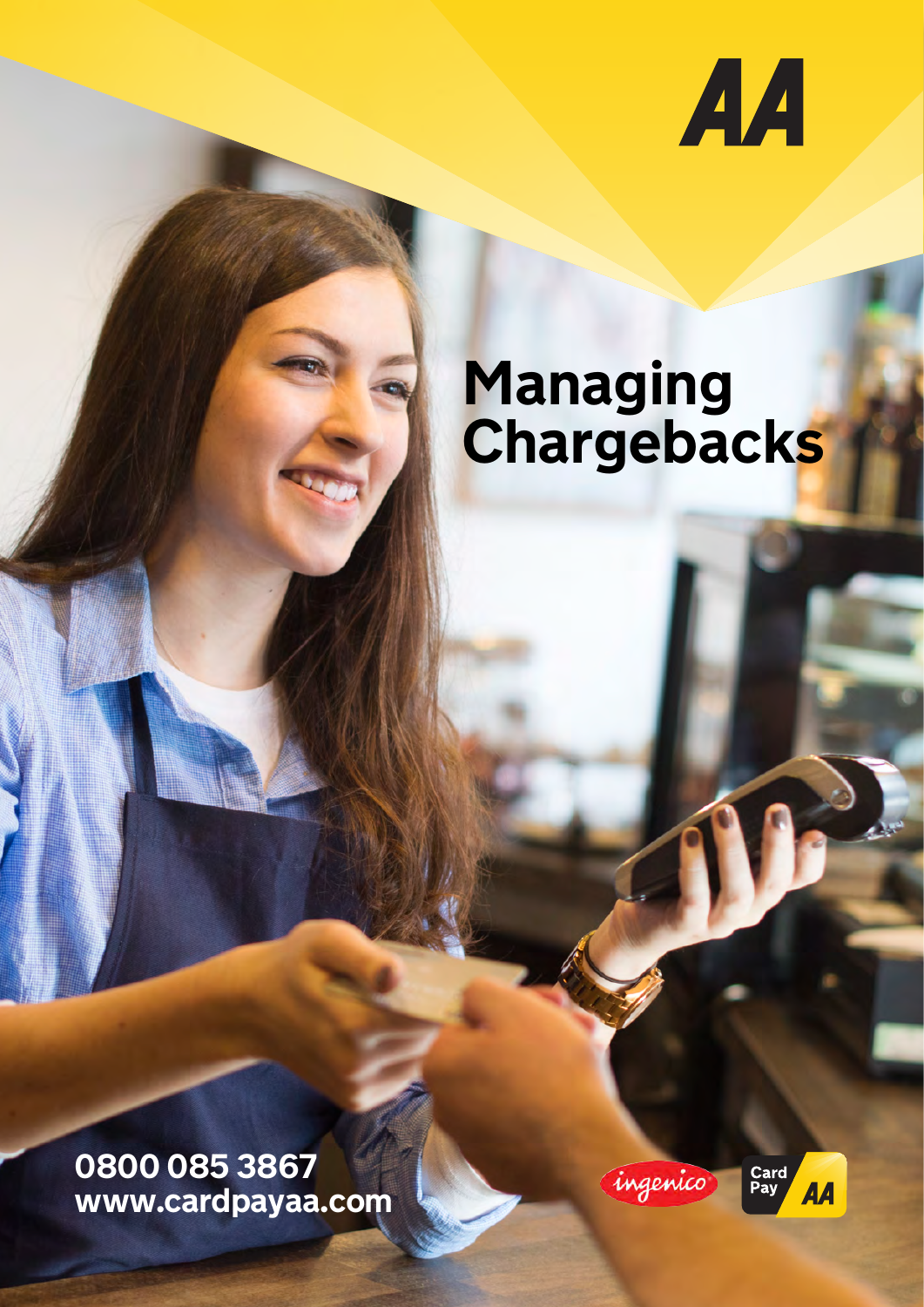# Contents

<span id="page-1-0"></span>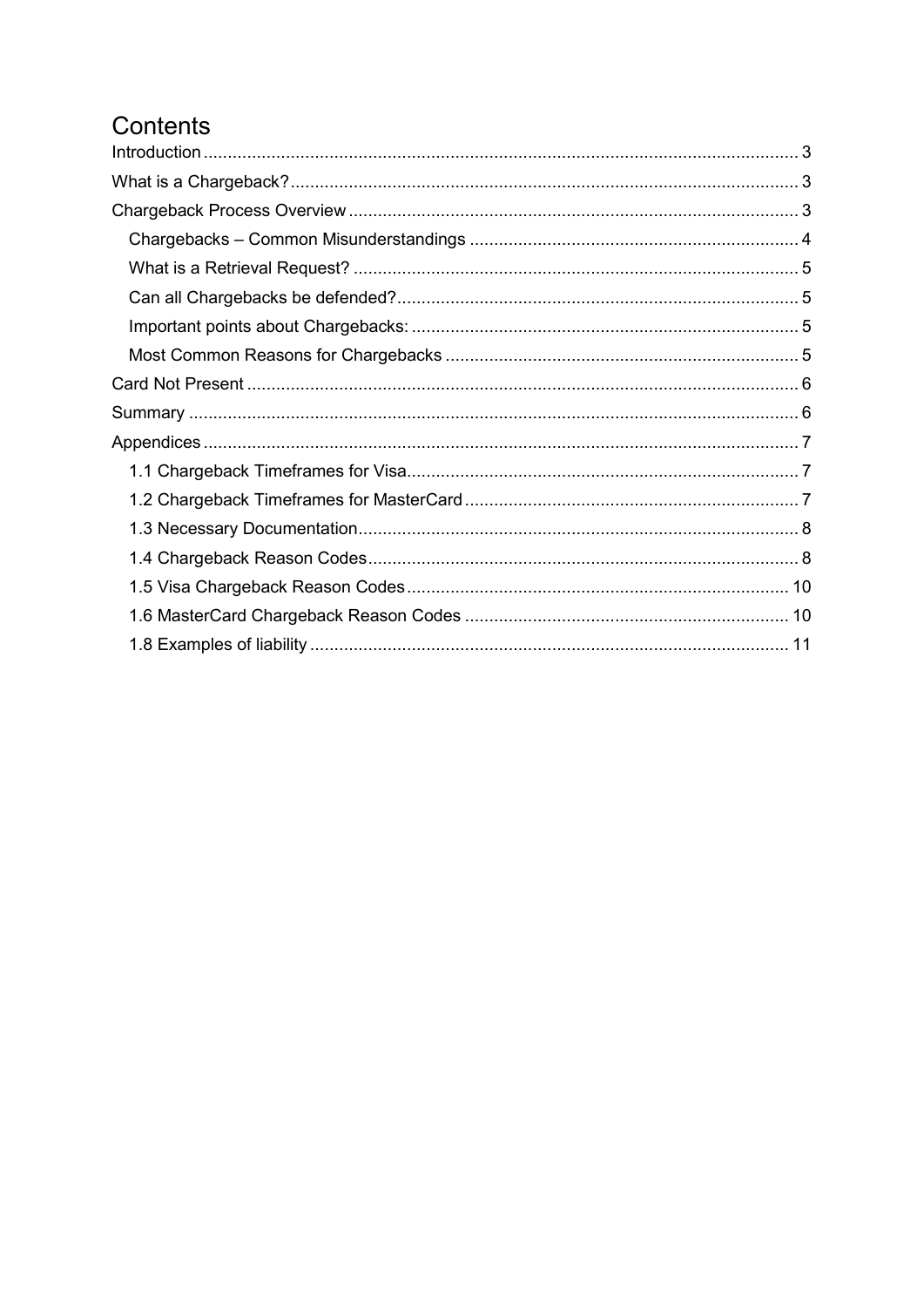## **Introduction**

Card Pay from the AA has recognised that fraud and chargebacks are becoming an everincreasing problem for many merchants. For most merchants their fraud and chargeback problems will be related. Card Pay wants to warn merchants of the potential implications if they have excessive fraud and chargeback rates, especially the possibility for fines to be levied to encourage the correction of the underlying fraud and chargeback problems. Card Pay also wants to work with its merchants to help them reduce their fraud and chargeback problems. This is an information manual for merchants, to provide you with sufficient information to avoid issues and additional costs related to these fraud and chargeback programs.

This manual will outline:

- The rules that govern both the MasterCard and Visa fraud and chargeback programs;
- The practicalities of the MasterCard and Visa fraud and chargeback programs;
- The potential fines or other penalties that can be levied if fraud and chargeback problems are not rectified in a timely fashion; and
- How merchants can find possible solutions in cooperation with Account Management/Support.

# <span id="page-2-0"></span>What is a Chargeback?

A chargeback is initiated by the Card Issuing bank; either at the request of the Cardholder or when the issuing bank sees the need to do so via the schemes. Card Pay are governed by scheme rules and regulations. Common reasons for chargebacks / reversals are:

- Fraud enquiries cardholder denies participating or authorising a transaction
- Cardholder disputes the sale for reasons such as failure to receive goods or service
- Cardholder disputes the sale for reasons of quality
- Cardholder does not recognise a transaction

All Merchants accepting debit and credit card payments run the risk of being liable for chargebacks. A cardholder or card Issuer has the right to question or dispute a card transaction. A chargeback can be received up to 120 days after the card transaction was taken. In the case of goods or services being delivered, a chargeback can be raised up to 120 days from agreed date of delivery. Certain exemptions to the 120 days may apply depending on the Card Scheme and the reason for the dispute.

# <span id="page-2-1"></span>Chargeback Process Overview

- When a chargeback is received the acquirer is automatically debited for the chargeback amount. This means that the card scheme gives the money back to the issuer straight away.
- The debit is passed onto the merchant since he is ultimately liable for the transaction.
- Acquirer has 30 days to dispute the chargeback on the merchant's behalf. This requires merchant cooperation as he/she usually must provide documentation to defend the case. Adherence to timeframes is also vital.
- If a merchant can defend his case within the timeframe, his Acquirer represents the chargeback, gets the money back from the issuer and credits the merchant.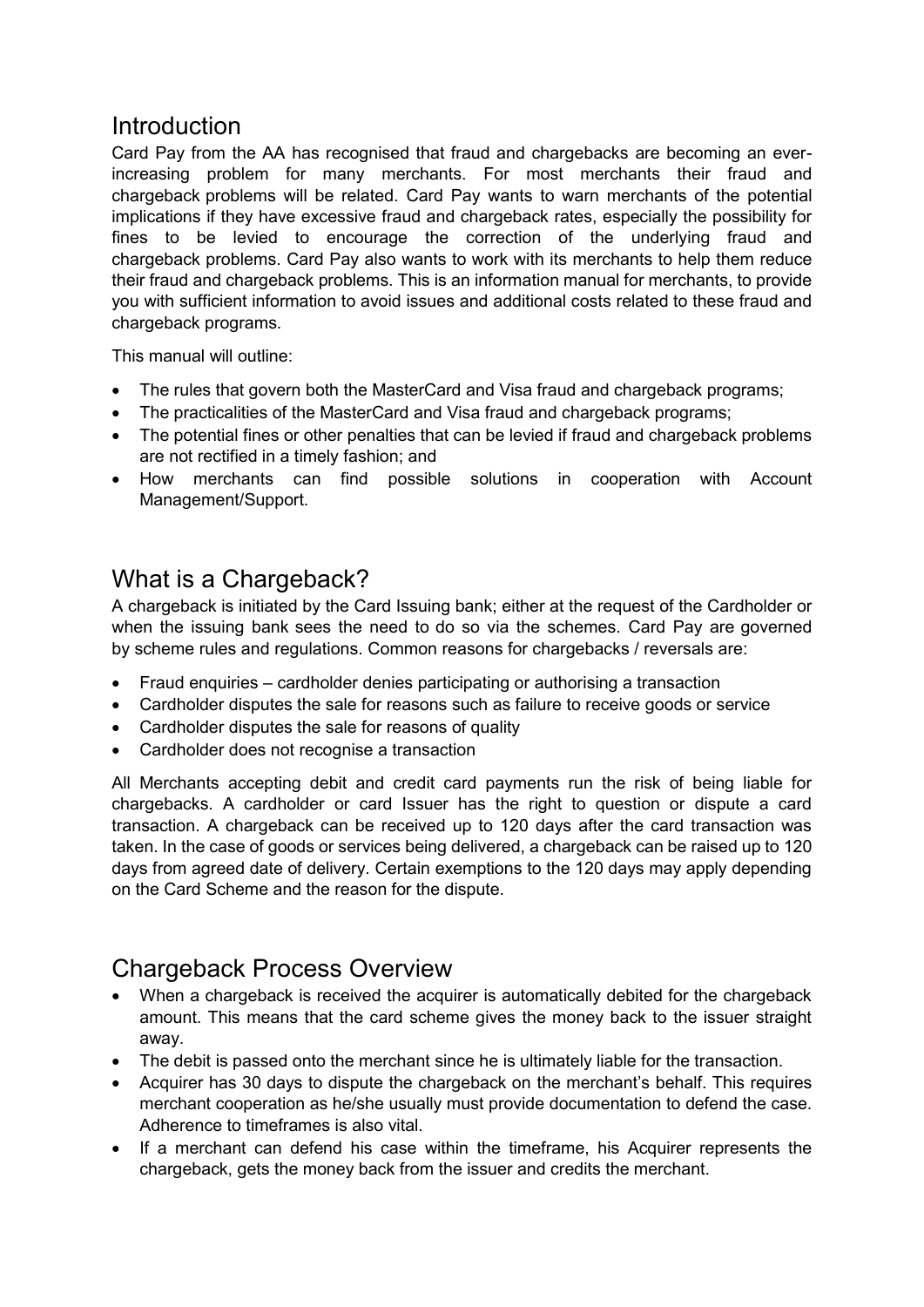- If the issuer still wants to dispute, in some cases he may have rights to issue a second chargeback and the process is repeated.
- Even further disputes must be escalated to Arbitration stage during which the relevant card scheme rules on the case. Additional charges are imposed for the ruling and passed onto the losing party. During arbitration both parties may incur also additional fines if they are found to have breached regulations along the way.



#### <span id="page-3-0"></span>Chargebacks – Common Misunderstandings

Some common misunderstandings in relation to chargebacks include:

• **An authorisation is not a guarantee of payment**

An authorisation proves the card has sufficient funds available at the time of transaction and / or the card has not been reported stolen at the time of the transaction. It does not vouch for the validity of the person using the card and is not a guarantee of payment.

• **I pay the Merchant Service Charge so I will not get chargebacks** Chargebacks are separate to the Merchant Service Charge and are costed accordingly.

#### • **I should not be charged for the processing of chargebacks**

Processing chargebacks incurs a fee due to the administrative work required on the part of Card Pay in requesting and providing supporting documentation to the schemes. However, most chargebacks can be avoided by Merchant vigilance and the use of fraud detection measures.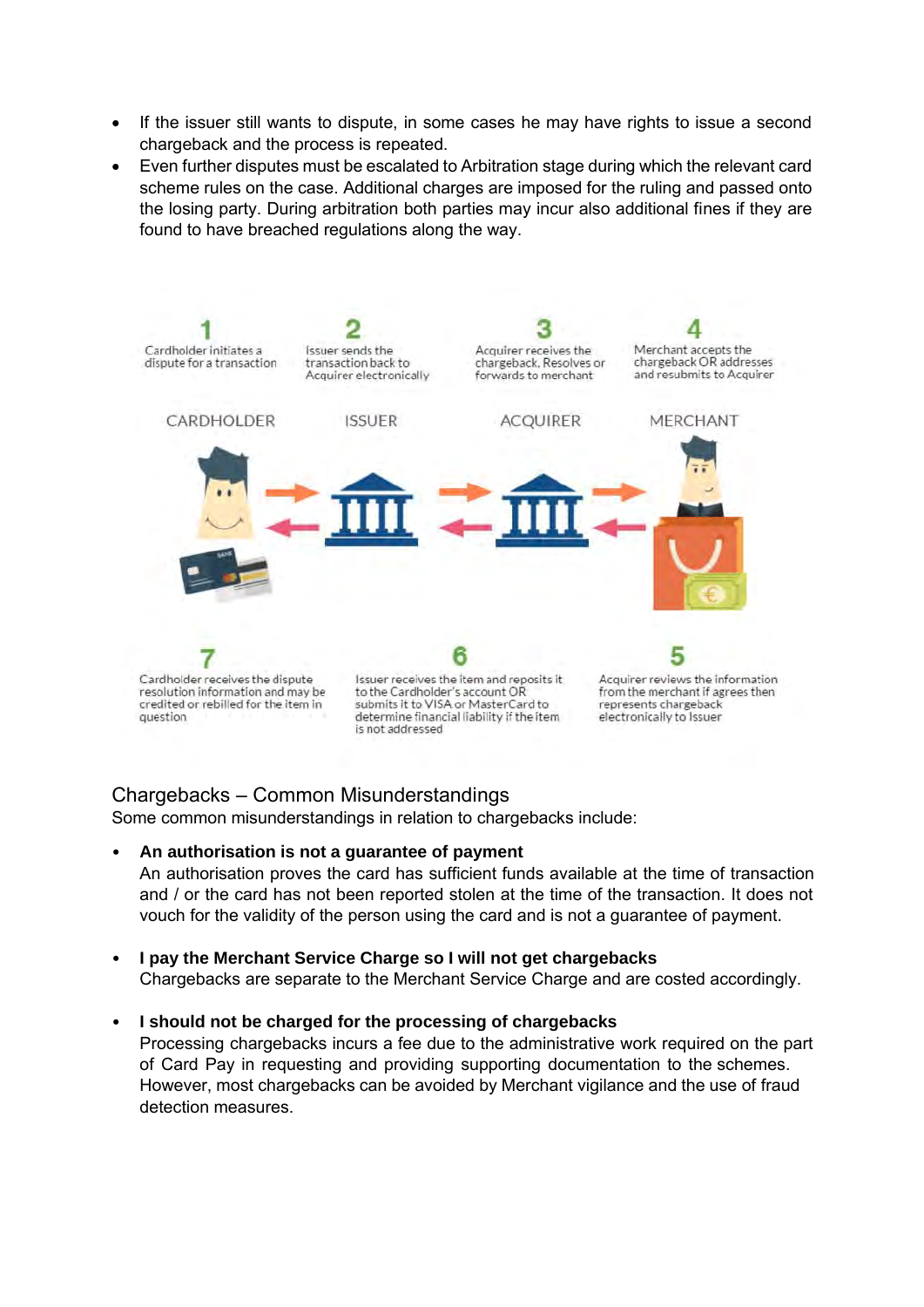#### <span id="page-4-0"></span>What is a Retrieval Request?

This is a request for information about a Transaction that has been disputed. Card Pay will contact you via mail if we receive a retrieval request relating to your business. The letter will contain instructions for providing the evidence needed to prove the Transaction was legitimate. The letter will also contain a deadline for responding. If the evidence you submit is deemed by Visa or MasterCard to be insufficient, or submitted after the deadline, the retrieval request may become a Chargeback and Card Pay may debit your nominated account for the value of the Transaction.

#### <span id="page-4-1"></span>Can all Chargebacks be defended?

No. The reason cited by the cardholder will mean that the cardholder's bank can immediately issue a Chargeback without first issuing a retrieval request. Some Chargebacks cannot be defended and in these cases your nominated account will be debited by Card Pay for the value of the Transaction.

If the Chargeback can be defended, Card Pay will contact you via mail and the letter will contain instructions for providing the evidence needed to prove the Transaction was legitimate. The letter will also contain a deadline for responding. If the evidence you submit is insufficient, or submitted after the deadline, the dispute will result in the value of the Transaction being charged back to you.

#### <span id="page-4-2"></span>Important points about Chargebacks:

- Visa and MasterCard define a number of 'reason code' categories for disputes raised by cardholders. It is the reason code that determines if you have an opportunity to defend the dispute, or if it will be an automatic Chargeback.
- This means you will sometimes be contacted with a request to provide evidence, and sometimes your account will simply be debited for the Chargeback.
- The key for you is to always follow the instructions in any correspondence you receive from Card Pay regarding retrievals or Chargebacks and always submit your responses by the required deadlines. Please see over for most common reasons for Chargebacks.

| Chargeback reason                                                                 | Why this has happened?                                                                                                                                                                                                                                                                                               |
|-----------------------------------------------------------------------------------|----------------------------------------------------------------------------------------------------------------------------------------------------------------------------------------------------------------------------------------------------------------------------------------------------------------------|
| Unauthorised/Fraudulent transaction                                               | Cardholder believes the transaction was not authorised or is<br>fraudulent.                                                                                                                                                                                                                                          |
| Cardholder doesn't recognise transaction                                          | This usually happens when a customer doesn't recognise<br>your trading name on their credit card statement. You should<br>always trade under the same name that you have provided<br>to Card Pay for your merchant facility and make sure this<br>appears on your transaction receipts.                              |
| Authorisation (for manual transactions) Proper authorisation<br>was not obtained. | This might occur where a transaction has been processed<br>above the floor limit and voice authorisation was not obtained.<br>The chargeback may be raised by the cardholder's bank for<br>the following reasons:<br>Declined authorisation<br>No Authorisation<br><b>Expired Card</b><br>Account number not on file |
| Processing error                                                                  | Cardholder or issuer believes that you processed a<br>transaction incorrectly. It may be caused by late presentment<br>of the transaction, incorrect transaction amount / account<br>number or paid by other means.                                                                                                  |
| Duplicate processing                                                              | Cardholder believes the same transaction was processed<br>more than once.                                                                                                                                                                                                                                            |
| Non-Receipt Goods/Services                                                        | Cardholder or authorised person did not receive the<br>merchandise/ services at the agreed-upon location or by the<br>agreed-upon date.                                                                                                                                                                              |

#### <span id="page-4-3"></span>Most Common Reasons for Chargebacks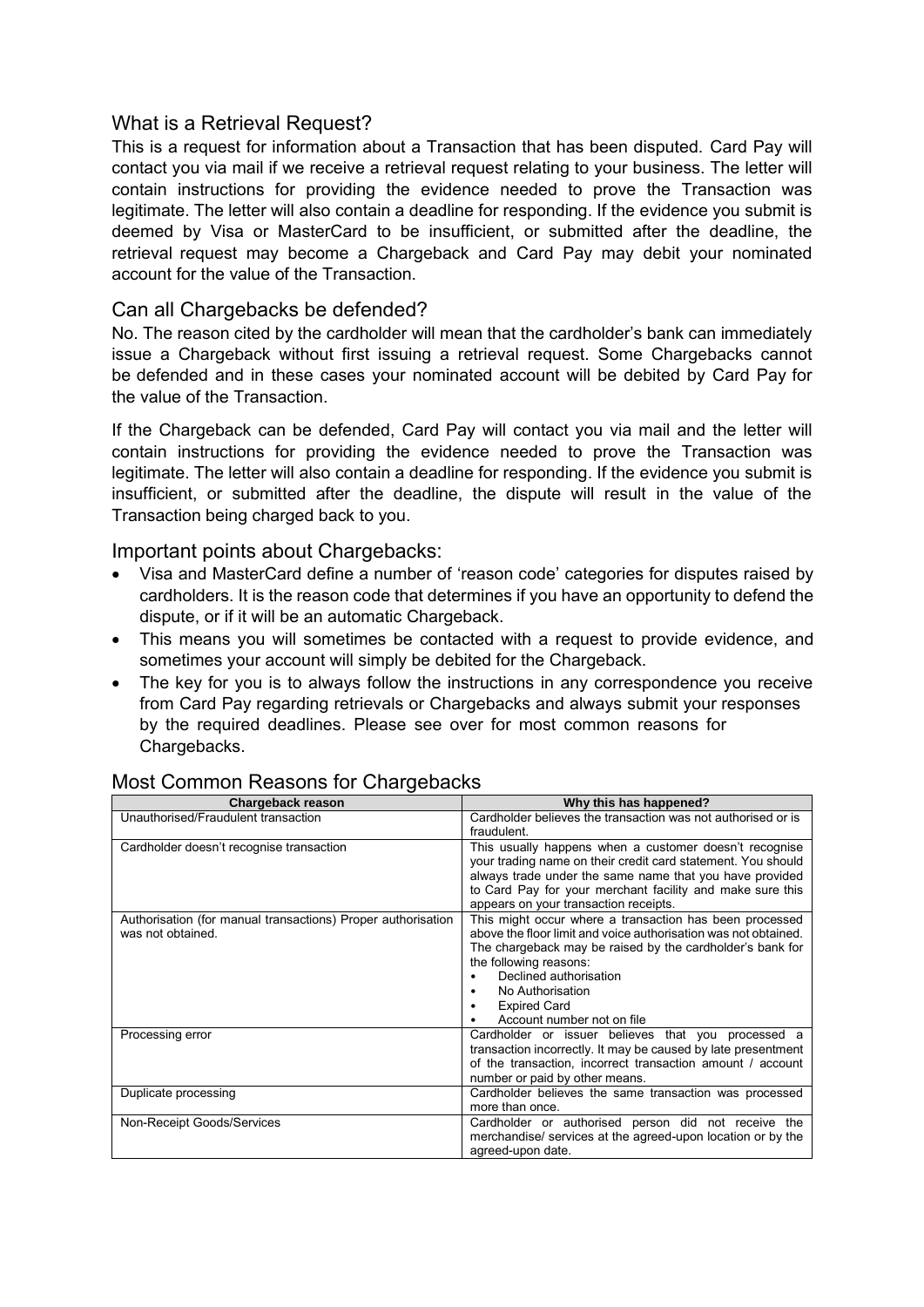# <span id="page-5-0"></span>Card Not Present

Merchants taking card not present transactions over the phone or internet should always proceed with extreme caution. Merchants assume all liability for card not present Chargebacks in both these scenarios.

# <span id="page-5-1"></span>**Summary**

<span id="page-5-2"></span>Card Pay always works with its merchants to decrease their fraud and chargeback levels. Merchants are also required to monitor their fraud and chargeback levels, and adapt their Risk set-up and business practices accordingly, to ensure fraud and chargeback levels are at an acceptable level. If a merchant would like further clarification on any issue related to fraud or chargebacks, they can contact Card Pay and we will work with you to find an optimal solution.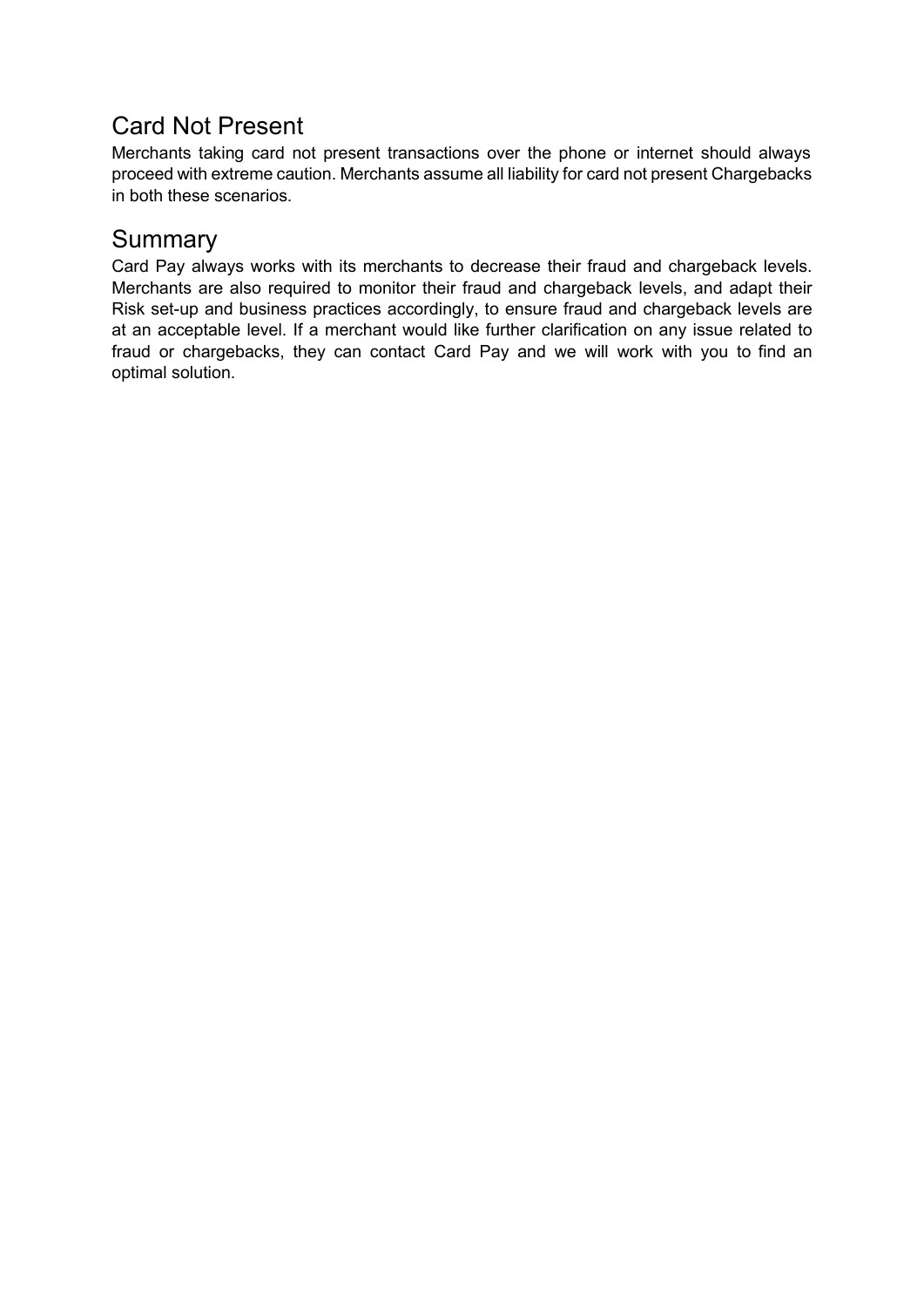# Appendices

## <span id="page-6-0"></span>1.1 Chargeback Timeframes for Visa

### *Note: days are calendar days, not business days*

| <b>Timeframe</b>                  | <b>Activity</b>                                                                |  |
|-----------------------------------|--------------------------------------------------------------------------------|--|
| Day 0                             | Acquirer processes transaction.                                                |  |
| Day 75 - 120                      | Cardholder can dispute transaction up until day 75 for reason codes 70, 71,    |  |
|                                   | 72, 73 and 78 on Visa (see Appendix for details). All other reason codes are   |  |
|                                   | up to 120 days from the transaction date. In the case where goods or services  |  |
|                                   | are to be delivered, Cardholders can dispute up to 120 days from the date      |  |
|                                   | delivery was due.                                                              |  |
| On receipt of Chargeback          | Issuer performs basic checks and if not met, forwards to scheme following      |  |
|                                   | Cardholder enquiry.                                                            |  |
| On receipt of Chargeback          | Scheme forwards to Acquirer and debits Acquirer.                               |  |
| On receipt of Chargeback          | Acquirer contacts Merchant by post, fax or Insight report advising of          |  |
|                                   | transaction and reason code, requesting required documents and informing of    |  |
|                                   | latest response date. Merchant account is debited.3 Chargeback fee is applied. |  |
| Within 14 days of notification    | Merchant must respond to chargeback within 14 days of initial contact,         |  |
|                                   | otherwise the debit stands and case is closed.                                 |  |
| Re-presentment within 45 days of  | If the Merchant supplies documentation the team then assess the material       |  |
| receipt of Chargeback by Acquirer | for adequate defence. Assessment is always completed in accordance with        |  |
|                                   | scheme rules and regulations. On represented cases a credit is applied and     |  |
|                                   | the Merchant is informed by letter / fax. If unable to represent, a debit      |  |
|                                   | stands and a letter / fax is sent.                                             |  |
| 30 days from re-presentment       | The Issuer has 30 days in which to raise the pre-arbitration. The Acquirer     |  |
|                                   | then has 30 days to accept or reject.                                          |  |
| 60 days from re-presentment       | The issuing Bank has 60 days in which to raise arbitration.                    |  |

### <span id="page-6-1"></span>1.2 Chargeback Timeframes for MasterCard

#### *Note: days are calendar days, not business days*

| <b>Timeframe</b>                                                         | <b>Activity</b>                                                                                                                                                                                                                                                                                                                                                                 |
|--------------------------------------------------------------------------|---------------------------------------------------------------------------------------------------------------------------------------------------------------------------------------------------------------------------------------------------------------------------------------------------------------------------------------------------------------------------------|
| Day 0                                                                    | Acquirer processes transaction.                                                                                                                                                                                                                                                                                                                                                 |
| Day 90 - 120                                                             | Cardholder can dispute transaction up until Day 90 for reason code 4808 on<br>MasterCard (see Appendix for details), Day 60 for reason codes 4801 and 4802<br>(see Appendix for details). All other reason codes are up to 120 days from the                                                                                                                                    |
|                                                                          | transaction date. In the case where goods or services are to be delivered,<br>Cardholders can dispute up to 120 days from the date delivery was due.                                                                                                                                                                                                                            |
| On receipt of Chargeback (Issuer)                                        | Issuer performs basic checks and if not met, forwards to scheme                                                                                                                                                                                                                                                                                                                 |
| receipt of Chargeback<br>On<br>(Card<br>Scheme)                          | Scheme forwards to Acquirer and debits Acquirer                                                                                                                                                                                                                                                                                                                                 |
| On receipt of Chargeback (Acquirer)                                      | Acquirer contacts Merchant by post, fax or Insight report advising of<br>transaction and reason code, requesting required documents and informing of<br>latest response date. Merchant account is debited.4 Chargeback fee is applied.                                                                                                                                          |
| Within 14 days of notification                                           | Merchant must respond to chargeback within 14 days of initial contact,<br>otherwise the debit stands and case is closed.                                                                                                                                                                                                                                                        |
| Re-presentment within 45 days<br>of<br>receipt of Chargeback by Acquirer | If the Merchant supplies documentation the team then assess the material for<br>adequate defence. Assessment is always completed in accordance with<br>scheme rules and regulations. On represented cases a credit is applied and a<br>chargeback fee is applied. The Merchant is informed by letter/fax. If unable to<br>represent, a debit stands and a letter / fax is sent. |
| 15/45 days from re-presentment                                           | The Issuer has 15 for international and 30 days for domestic transactions in<br>which to raise the 2nd chargeback. Your account will be debited and<br>notification sent. You will receive a further chargeback fee. Please respond<br>within 14 days with further information.                                                                                                 |
| 45/60 days from re-presentment                                           | The issuing Bank has 45 days for international and 60 days for domestic<br>transactions in which to raise arbitration.                                                                                                                                                                                                                                                          |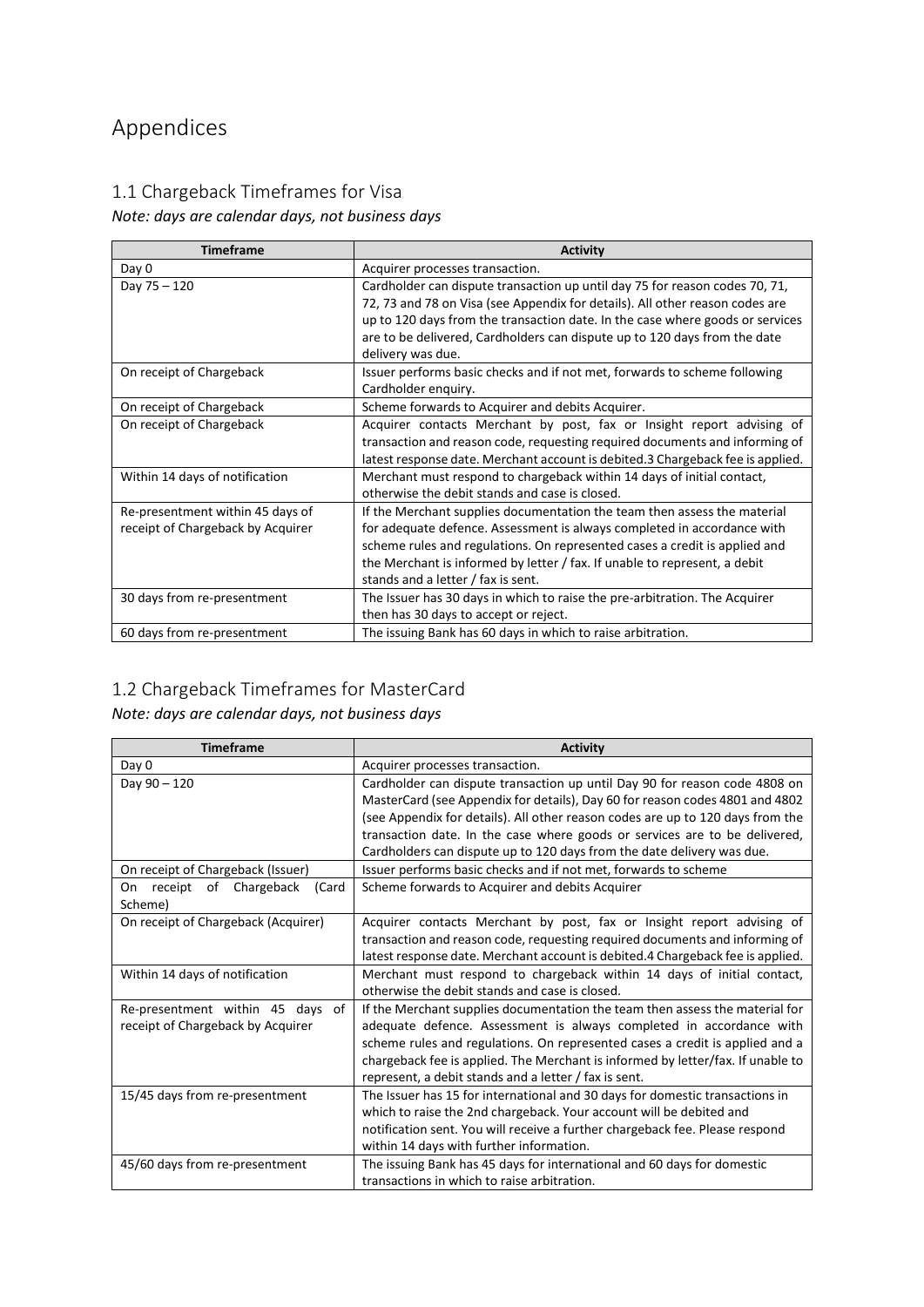## <span id="page-7-0"></span>1.3 Necessary Documentation

| <b>Information required by</b> | <b>Reason Codes</b> | <b>Reason Codes</b> | <b>MasterCard Documentation Required</b>                                                |
|--------------------------------|---------------------|---------------------|-----------------------------------------------------------------------------------------|
| Chargeback type                | <b>Visa</b>         | <b>MasterCard</b>   |                                                                                         |
| Refund not processed           | 85                  | 4860                | Evidence that a refund has been processed. Or                                           |
| Chargeback                     |                     |                     | proof to substantiate the refund was not valid                                          |
| All Fraud-related              | 57,75,83,93,81      | 4863,4837,          | If the transaction was processed as 3D secure                                           |
| Chargebacks                    |                     | 4840,4847           | please provide MPI log. Customer details including                                      |
|                                |                     |                     | delivery address and a description of what the                                          |
|                                |                     |                     | service/goods were provided. Specifically for                                           |
|                                |                     |                     | gaming merchants - If you can provide evidence of                                       |
|                                |                     |                     | a long trading history or credits being paid to this                                    |
|                                |                     |                     | same card please send through details which may<br>enable us to defend the transaction. |
| All 'Goods not received'       | 30                  | 4855                | Provide signed Proof of Delivery or proof that the                                      |
| Chargebacks                    |                     |                     | service has been provided                                                               |
| All Cancelled re- occurring,   | 41                  | 4841                | Due to rules changes there is no valid defence to                                       |
| Credit not processed and       |                     |                     | this chargeback.                                                                        |
| cancelled                      |                     |                     |                                                                                         |
| subscriptions/orders           |                     |                     |                                                                                         |
| All Airline Chargebacks        | 42                  | 41                  | Due to rules changes there is no valid defence to<br>this chargeback.                   |
| All Authorisation Code         | 71,72,73 77         | 4808, 4812,         | Provided a valid authorisation code                                                     |
| Chargebacks                    |                     | 4835                |                                                                                         |
| All Duplication Chargebacks    | 82,86               | 4859,4834           | If more than one transaction has been processed                                         |
|                                |                     |                     | proof that all of the transactions are valid and                                        |
|                                |                     |                     | authorised by your customer. Or details of a refund                                     |
|                                |                     |                     | which may have been processed to correct if the                                         |
|                                |                     |                     | duplication was an error.                                                               |
| All Not as Described/          | 53                  | 4853                | This should include descriptions of the goods, and                                      |
| Defective damaged              |                     |                     | any subsequent cardholder contact                                                       |
| Chargebacks                    |                     |                     |                                                                                         |
| Late Presentment               | 74                  | 4842                | Proof of the transaction date and processing dates.                                     |
| Non Transaction processed      | 76,80               | 4850                | Proof the cardholder was aware of the dynamic                                           |
| through VisaNet/               |                     |                     | currency conversion. Receipt to show cardholder's                                       |
| processing error.              |                     |                     | authority to process transaction.                                                       |

## <span id="page-7-1"></span>1.4 Chargeback Reason Codes

| Code           | <b>Title</b>                                                                              | <b>Description</b>                                                                                                                                                                                             | <b>Chargeback time limit</b>               | <b>Retrieval required</b> |
|----------------|-------------------------------------------------------------------------------------------|----------------------------------------------------------------------------------------------------------------------------------------------------------------------------------------------------------------|--------------------------------------------|---------------------------|
| 1              | Split Sale                                                                                | In an effort to avoid the<br>authorisation process, the Retailer<br>splits one transaction into two or<br>more individual sales, on the same<br>day, that in total add up to the<br>complete single sale value | 30 days (from central<br>processing date)  | No                        |
| $\overline{2}$ | Account holder did<br>not perform the<br>transaction which had<br>been PAN-key<br>entered | Bona fide Cardholder did not carry<br>out transaction. Card number was<br>pan-key entered without the<br>Cardholder being present and<br>without the Cardholder's<br>authorisation                             | 120 days (from central<br>processing date) | No                        |
| 3              | <b>Transaction exceeds</b><br>floor limit                                                 | When the transaction amount is<br>higher than the Retailer's floor limit<br>and the Retailer did not obtain<br>authorisation for the transaction                                                               | 70 days (from central<br>processing date)  | No                        |
| 4              | <b>Expired card</b>                                                                       | When a transaction takes place on<br>a Card that was expired at the time                                                                                                                                       | 30 days (from central<br>processing date)  | No                        |
| 5              | Late presentment                                                                          | When the central processing date is<br>more than 30 calendar days after<br>the transaction date and only when                                                                                                  | 30 days (from central<br>processing date)  | No                        |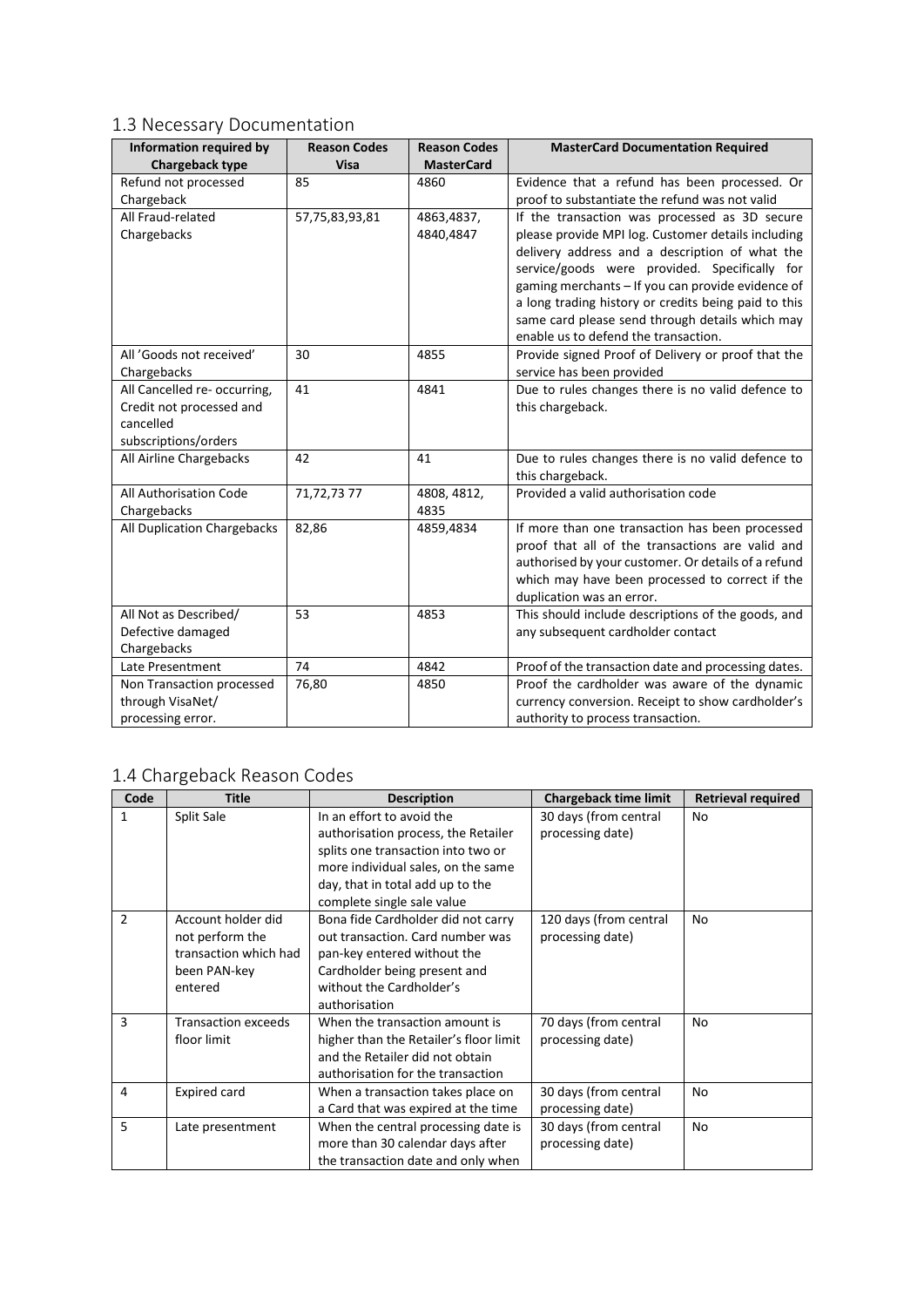|    |                                      | the Cardholder disputes the                                            |                         |           |
|----|--------------------------------------|------------------------------------------------------------------------|-------------------------|-----------|
|    |                                      | delayed posting                                                        |                         |           |
| 6  | Duplicate processing                 | When there are two or more                                             | 120 days (from central  | <b>No</b> |
|    |                                      | transactions on an Account that                                        | processing date)        |           |
|    |                                      | exhibit the same card number,                                          |                         |           |
|    |                                      | retailer number, transaction                                           |                         |           |
|    |                                      | amount, transaction type and                                           |                         |           |
|    |                                      | transaction date, processing date                                      |                         |           |
| 7  | Refund not processed                 | When the Cardholder has proof                                          | 120 days (from central  | No        |
|    |                                      | that a Retailer was due to refund                                      | process                 |           |
|    |                                      | their Account but the refund has                                       |                         |           |
|    |                                      | not yet been credited to their                                         |                         |           |
|    |                                      | account (the Issuer must wait 15                                       |                         |           |
|    |                                      | calendar days from the refund date                                     |                         |           |
|    |                                      | for the credit to be credited to the                                   |                         |           |
|    |                                      | Cardholder's Account before raising                                    |                         |           |
|    |                                      | this Chargeback)<br>The Cardholder admits to                           |                         |           |
| 8  | <b>Transaction amount</b><br>differs |                                                                        | 120 days (from central  | Yes       |
|    |                                      | performing a transaction but when<br>the transaction is debited to the | processing date)sing    |           |
|    |                                      | <b>Account the Cardholder believes</b>                                 | date)                   |           |
|    |                                      |                                                                        |                         |           |
|    |                                      | that he or she was charged an<br>incorrect amount in relation to the   |                         |           |
|    |                                      | transaction. The Issuer charges back                                   |                         |           |
|    |                                      | the difference                                                         |                         |           |
| 9  | Non-receipt of copy                  | Following a retrieval request, the                                     | Issuer must wait 45     | Yes       |
|    | voucher                              | Issuer can raise a Chargeback if the                                   | calendar days from the  |           |
|    |                                      | Acquirer did not respond within 45                                     | retrieval request date  |           |
|    |                                      | days with a copy of the transaction                                    | and then process the    |           |
|    |                                      | receipt                                                                | Chargeback within 55    |           |
|    |                                      |                                                                        | calendar days of the    |           |
|    |                                      |                                                                        | retrieval request date. |           |
|    |                                      |                                                                        | (A Chargeback can only  |           |
|    |                                      |                                                                        | be raised if the        |           |
|    |                                      |                                                                        | retrieval was sent      |           |
|    |                                      |                                                                        | within 120 calendar     |           |
|    |                                      |                                                                        | days of the central     |           |
|    |                                      |                                                                        | processing date)        |           |
| 10 | Requested receipt                    | The Acquirer provided an illegible                                     | 10 days from the date   | Yes       |
|    | illegible                            | copy of the requested receipt                                          | of receipt of illegible |           |
|    |                                      |                                                                        | voucher and within 120  |           |
|    |                                      |                                                                        | days from the central   |           |
|    |                                      |                                                                        | processing date.        |           |
| 11 | Unauthorised                         | When the Cardholder admits to at                                       | 120 days (from central  | No        |
|    | multiple processing                  | least one transaction at a Retailer                                    | processing date)        |           |
|    |                                      | but subsequent transactions at the                                     |                         |           |
|    |                                      | same Retailer on the same day on                                       |                         |           |
|    |                                      | that Card were not authorised by                                       |                         |           |
|    |                                      | the Cardholder                                                         |                         |           |
| 12 | Non-matching                         | When a transaction is processed on                                     | 30 days (from central   | No        |
|    | Account number/                      | a Card that does not match any                                         | processing date)        |           |
|    | Card number.                         | account number/card number on                                          |                         |           |
|    | Account number/                      | file                                                                   |                         |           |
|    | Card number not on                   |                                                                        |                         |           |
|    | file                                 |                                                                        |                         |           |
| 13 | Requested                            | A Retailer processed a transaction                                     | 30 days (from central   | No        |
|    | authorisation                        | after receiving a Declined                                             | processing date)        |           |
|    | declined                             | Authorisation response                                                 |                         |           |
| 14 | Invalid or no                        | The Cardholder denies participating                                    | 30 days from receipt of | Yes       |
|    | signature                            | in a transaction where the                                             | retrieval fulfilment    |           |
|    |                                      | signature on the voucher is missing                                    |                         |           |
|    |                                      | or completely different to the                                         |                         |           |
|    |                                      | Cardholder's                                                           |                         |           |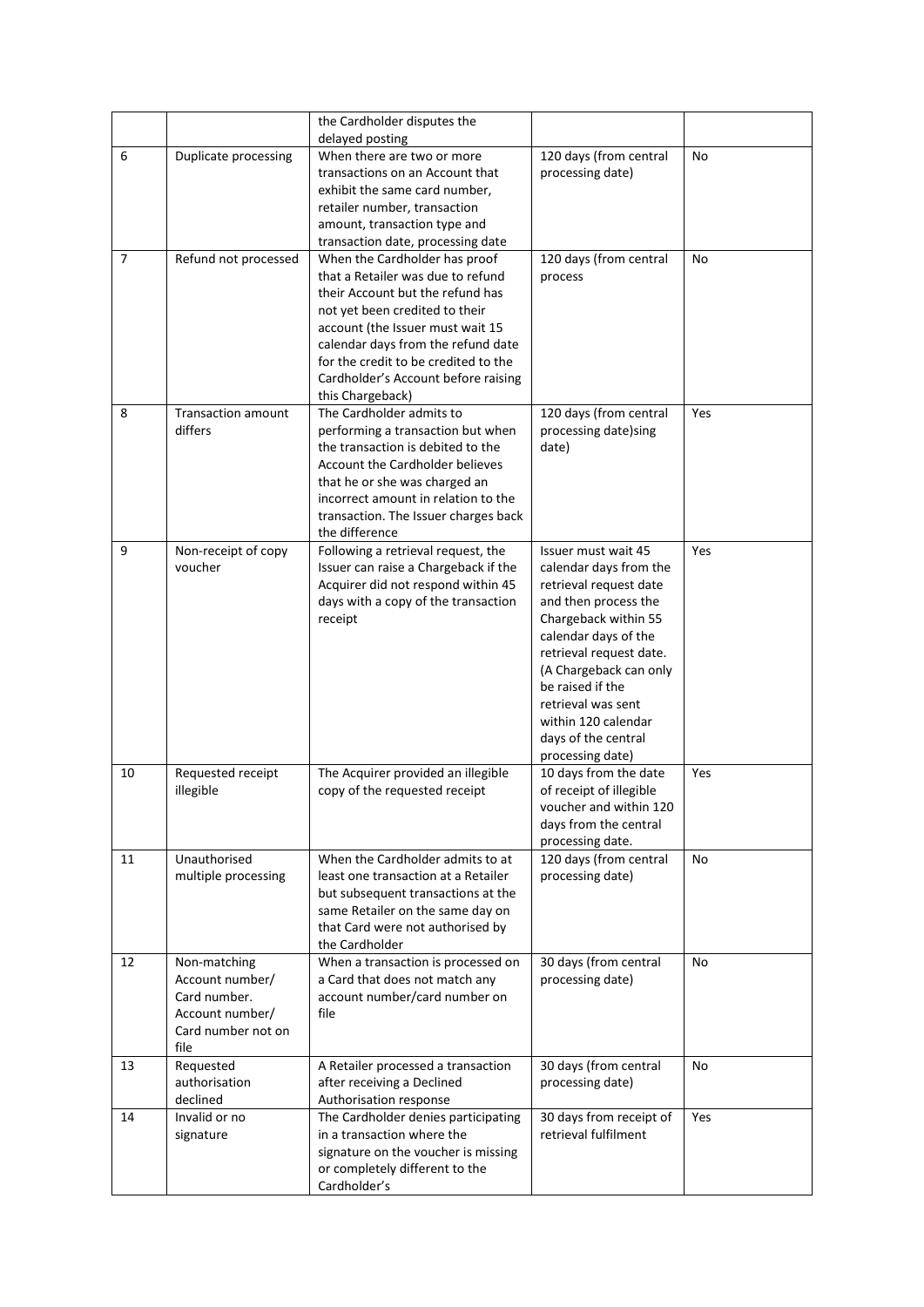| <b>Reason Code</b> | <b>Description</b>                                                                          |  |  |
|--------------------|---------------------------------------------------------------------------------------------|--|--|
| 30                 | Services Not Provided of Merchandise Not Received                                           |  |  |
| 41                 | <b>Cancelled Recurring</b>                                                                  |  |  |
| 53                 | Not as Described or Defective Merchandise                                                   |  |  |
| 57                 | Fraudulent Multiple Transactions = cardholder agrees to one transaction but no more.        |  |  |
| 62                 | Magnetic Stripe Counterfeit Transaction                                                     |  |  |
| 70                 | Card Recovery Bulletin                                                                      |  |  |
| 71                 | Declined Authorisation = Merchant received a decline response on a sale, but still          |  |  |
|                    | processed transaction                                                                       |  |  |
| 72                 | No Authorisation = Transaction has not been authorised by merchant or maybe above the       |  |  |
|                    | merchants floor limit                                                                       |  |  |
| 73                 | <b>Expired Card</b>                                                                         |  |  |
| 74                 | Late Presentment                                                                            |  |  |
| 75                 | <b>Transaction Not Recognised</b>                                                           |  |  |
| 76                 | Non Transaction Currency Through Visa Net = Cardholder agreed to transaction in another     |  |  |
|                    | currency other than the one processed. i.e agreed Euros but put through in sterling. The    |  |  |
|                    | whole amount can be charged back.                                                           |  |  |
| 77                 | Non Matching Account Number = incorrect/invalid card number                                 |  |  |
| 78                 | Service Code Violation = mag stripe or chip indicated that the card was invalid for the     |  |  |
|                    | transaction & merchant did not obtain authorisation. Generally used on electron cards       |  |  |
|                    | where cards can only be used electronically & must be authorised.                           |  |  |
| 80                 | Processing Error = incorrect transaction amount, account number, altered voucher.           |  |  |
| 81                 | Fraud - Card Present Environment = Applies when merchant did not process as a chip & pin    |  |  |
|                    | transaction or on imprint & signature (fall back) in a card present environment. Cardholder |  |  |
|                    | denies participating in this transaction.                                                   |  |  |
| 82                 | <b>Duplicate Processing</b>                                                                 |  |  |
| 83                 | Fraud - Card Absent Environment = Cardholder did not authorise or participate in            |  |  |
|                    | transaction                                                                                 |  |  |
| 85                 | Non Receipt of Credit Transaction Receipt                                                   |  |  |
| 86                 | Paid By Other Means                                                                         |  |  |
| 90                 | Non receipt of Cash                                                                         |  |  |
| 93                 | <b>Risk Identification Service</b>                                                          |  |  |
| 96                 | Transaction exceeds limited amount                                                          |  |  |

## <span id="page-9-0"></span>1.5 Visa Chargeback Reason Codes

# <span id="page-9-1"></span>1.6 MasterCard Chargeback Reason Codes

| <b>Reason Code</b> | <b>Description</b>                              |
|--------------------|-------------------------------------------------|
| 4802               | Requested/required item illegible or missing    |
| 4807               | <b>Warning Bulletin File</b>                    |
| 4808               | Required/requested authorisation not obtained   |
| 4812               | Account number not on file                      |
| 4831               | Transaction amount differs/ Paid by other means |
| 4834               | <b>Duplicate Processing</b>                     |
| 4837               | Fraudulent Processing of transactions           |
| 4840               | Fraudulent Processing of transactions           |
| 4841               | Cancelled recurring transaction                 |
| 4842               | Late Presentment                                |
| 4846               | Correct Currency code not provided              |
| 4849               | Questionable merchant activity                  |
| 4850               | <b>Instalment Billing Dispute</b>               |
| 4853               | Defective/ not as described                     |
| 4855               | Non Receipt of merchandise                      |
| 4859               | Addendum, no show or ATM dispute                |
| 4860               | Credit not processed                            |
| 4863               | Cardholder not recognised                       |
| 4870               | Chip Liability shift                            |
| 4871               | Chip/ Pin liability shift                       |